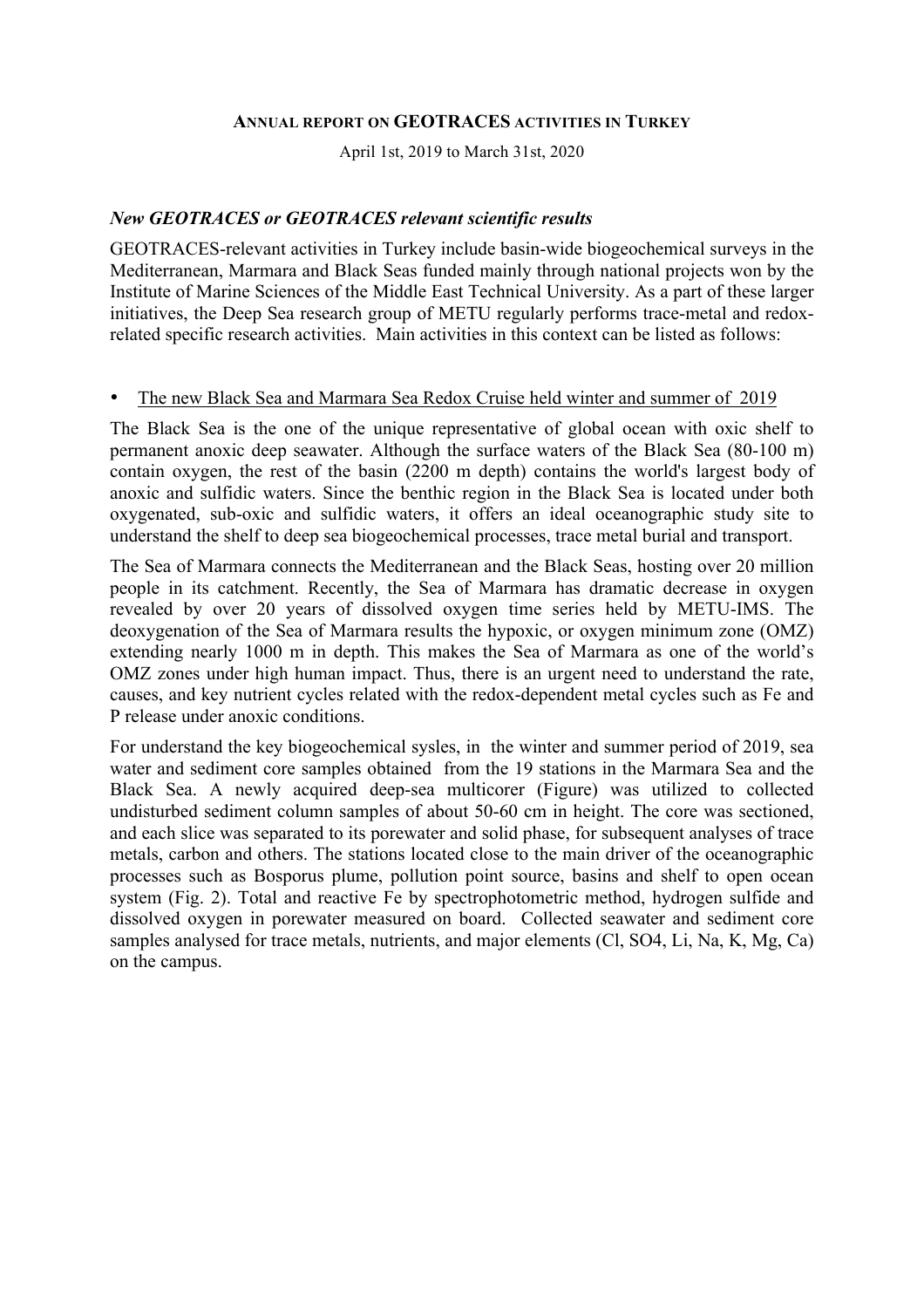

*Figure: The stations visited in winter and summer of 2019 in the western Black Sea and the Sea of Marmara.*

The main findings of this study are the dramatic deoxygenation of deep waters in the Sea of Marmara, dissolved oxygen concentrations in the deep waters (>900 m) decreased from 70.7 µM in 1995 to 7.3 µM in 2019. This is possibly resulted from the excessive nutrient fluxes from the boundaries. We confirm the decrease of oxygen trends in winter compared to our previous studies. We observed hydrogen sulfide accumulation at levels of 2.6-2.9 µM in Marmara's Eastern basin of the previous study and we could not detect hydrogen sulfide accumulation in summer 2019. The transition of the accumulation implies the redox gradient in the deep water that could mostly depend on nutrient inputs. The porewater ammonia and dissolved phosphate were at high concentration whereas dissolved iron increased under lowoxygen conditions in the sediment column. Hence, the high phosphate and organic matter accumulation, hence eutrophication in the water column can create the Fe and phosphate release in the sediment that could also increase the production.

- The Erdemli Time Series, Northeastern Mediterranean is a long-term oceanographic study based at Middle East Technical University, Institute of Marine Sciences (METU IMS) since 1997. The monthly cruises covers the high resolution of spatial distribution of shelf to deep-sea up to 500 m water depth including physical, chemical and biological properties. The 12 Niskin bottles General Oceanics rosette sampler coupled with a Sea-Bird Model 9 conductivity-depth-temperature (CTD) sensor is operated for seawater sampling. Temperature, salinity, nutrients, dissolved oxygen, pH, phytoplankton, zooplankton and pigment and pelagic and benthic macrofauna of are the main topics of the time series study.
- The seasonal (winter and summer)/annual monitoring of the Black Sea, the Sea of Marmara, the Aegean Sea, and the Mediterranean Sea is a long-term oceanographic program that recently funded by DEKOSIM grant BAP-08-11-DPT.2012K120220, financed by the Ministry of Development of Turkey. In these cruises, the oceanographic properties of the all seas are investigated for seasonal/annual change and the historical change of its oceanography and ecosystems. The map of sampling stations is given in the Figure 3. The Eastern Mediterranean also investigated for its oceanography, climate change and ocean acidification studies with sensitive pH and oxygen sensors (ISFET, Aandrea optodes for oxygen) with the synchronous monitoring program with French PERLE program.